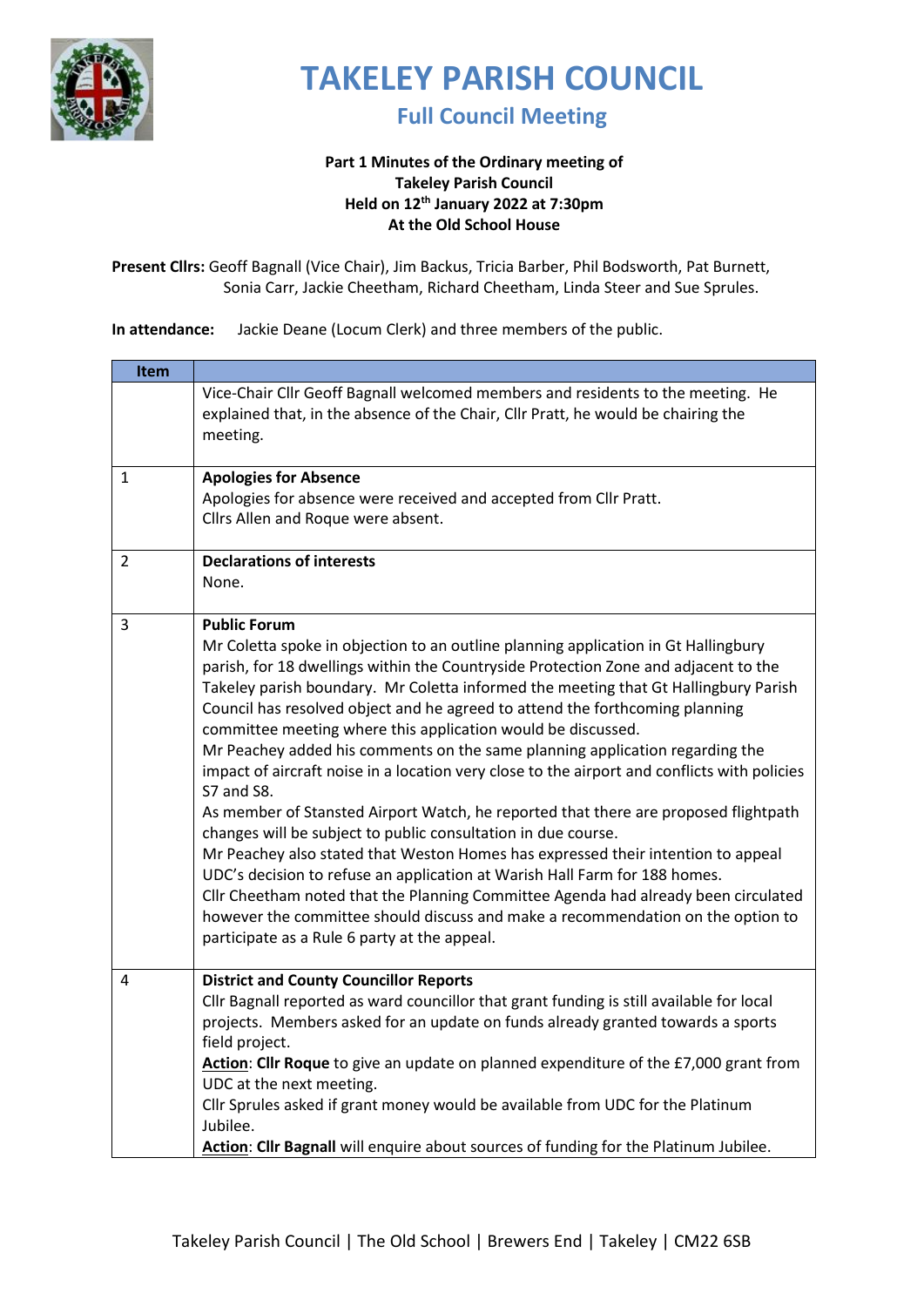

### **Full Council Meeting**

|   | Dates were noted for future Local Plan Leadership Group meetings - 9th February,<br>9th March, 6th April and 19th April 2022, all starting at 7pm.<br>Cllr J Cheetham asked if there had been an update on the brownfield site at Carver<br>Barracks and Cllr Bagnall responded that UDC was waiting for an update from the MoD<br>on when they might vacate the site and for them to confirm when it could be made<br>available for redevelopment. |
|---|-----------------------------------------------------------------------------------------------------------------------------------------------------------------------------------------------------------------------------------------------------------------------------------------------------------------------------------------------------------------------------------------------------------------------------------------------------|
| 5 | Minutes of the Council Meeting held on 3rd November 2021<br>There was no meeting in December due to councillor and clerk illness. The minutes of<br>the November meeting were approved as a true record of the meeting, with the<br>following amendments (correction with strikethrough text and new wording in bold):                                                                                                                              |
|   | Agenda Item 6 -<br>Councillors discussed that approx. £400,000 that will be handed over in s106 monies to<br>Uttlesford and queried whether it would be better to manage the area at parish level<br>did not consider that the parish council should take on responsibility of the play<br>areas. Ben Smeeden, UDC Landscape Officer, agreed to liaise with Countryside<br>Developments on the matter.                                              |
|   | Agenda Item 8 -<br>Points of accuracy made to the minutes:<br>The site manager be referred to as. The Caretaker's role will be reviewed by the<br>Staffing Committee, with a view to changing the job title to Site Manager.                                                                                                                                                                                                                        |
|   | The minutes would be signed by Cllr Pratt in due course.                                                                                                                                                                                                                                                                                                                                                                                            |
| 6 | <b>Staffing Matters</b><br>Meeting minutes from the November Staffing Committee meeting were noted.                                                                                                                                                                                                                                                                                                                                                 |
|   | The resignation of the Clerk was noted and items to consider were moved to Part 2 of<br>the meeting:                                                                                                                                                                                                                                                                                                                                                |
|   | a) To authorise a final salary payment to the Clerk as recommended by the Personnel<br>Committee                                                                                                                                                                                                                                                                                                                                                    |
|   | b) To appoint an interim Clerk for 20 hours per week for 3 months<br>c) To authorise the Staffing Committee to compile and distribute an advert for a new<br>Clerk                                                                                                                                                                                                                                                                                  |
| 7 | Finance Committee Recommendations and Precept for the Financial Year 2022/23<br>The Finance Committee report and recommendations from 6 <sup>th</sup> January were noted.<br>Cllr J Cheetham requested that the s106 allocation might be increased to fund<br>spending on the Platinum Jubilee. Cllr Bosworth suggested that the hall maintenance<br>allocation was not sufficient to cover potential utilities increasing costs.                   |
|   | a) The schedule of payments made April - Dec 2021 was noted.                                                                                                                                                                                                                                                                                                                                                                                        |
|   | b) RESOLVED to request a Precept for the financial year 2022/23 of £160,495.<br>Proposed Cllr Cheetham, seconded Cllr Backus (unanimous).                                                                                                                                                                                                                                                                                                           |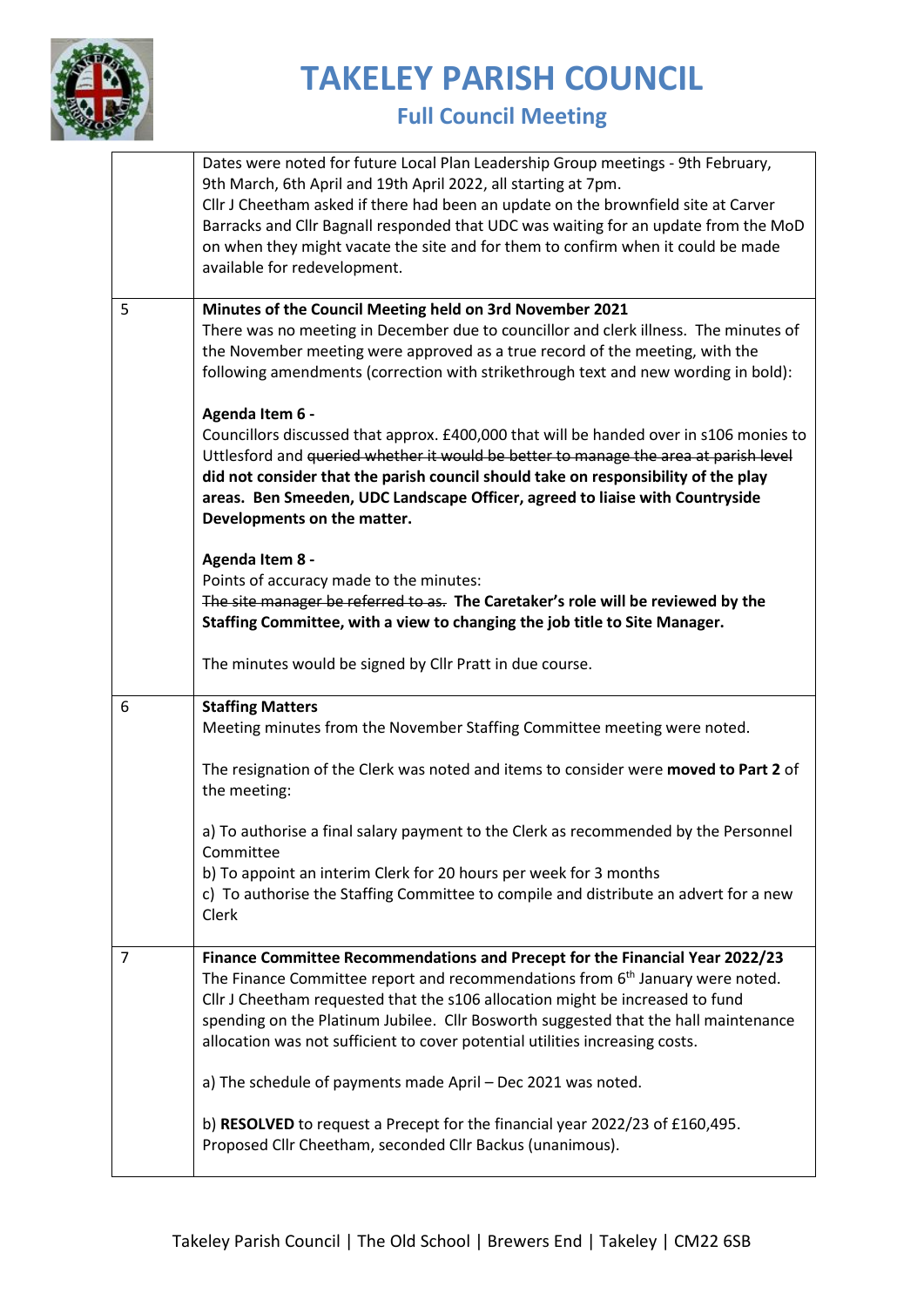

#### **Full Council Meeting**

|   | It was noted that the agreed precept would be an increase of 3.55% and an increase of<br>£2.78 per household on Council Tax Band D.                                                                                                                                                                                                                                                                                                                                                 |
|---|-------------------------------------------------------------------------------------------------------------------------------------------------------------------------------------------------------------------------------------------------------------------------------------------------------------------------------------------------------------------------------------------------------------------------------------------------------------------------------------|
| 8 | Matters for consideration from the Clerk's report (Appendix 1)<br>The report was noted. A brief progress report was circulated by the Locum Clerk on<br>email ahead of the meeting, detailing ongoing work to consolidate the Council's files<br>and review information on the website. Former Clerk Jane Heskey is assisting on<br>financial matters in the interim and the Rialtas accounting system will be started for<br>the new financial year.                               |
|   | a) There was a discussion on hall hire charges for the History Society and it was agreed<br>that a new regular hall hire rate shall be considered at a future meeting.<br>RESOLVED to review rates for local village groups.<br>Proposed by Cllr Steer, seconded by Cllr J Cheetham.<br>Action: Finance Committee Members to research and proposed new hire charge, for<br>agreement at a future meeting.                                                                           |
|   | b) There was a discussion over the offer from UDC to supply and plant whips and small<br>tree on Molehill Green, subject to a consultation with residents, however further<br>information was needed prior to agreement to accept the planting.<br>Action: Locum Clerk to contact the UDC Landscape Officer to obtain details of the<br>proposed planting scheme, to request substantial trees and not whips and to enquire if<br>resident volunteers were needed for the planting. |
|   | c) DEFERRED: to resolve that any trees planted at Molehill Green be counted under<br>Queen's Green Canopy Platinum Jubilee.                                                                                                                                                                                                                                                                                                                                                         |
|   | d) There was a grant request for a £200 donation to the Priors Wood Residents<br>Association for their Xmas party.<br>Action: Locum Clerk to ask if the party was held or cancelled.                                                                                                                                                                                                                                                                                                |
|   | e) The CAB requested to install their signage on the exterior of the OSCC building and<br>whilst internal signage was agreed, members did not agree that it would be<br>appropriate to fix their sign on the outside of the building.                                                                                                                                                                                                                                               |
|   | f) Cllrs J Cheetham and Cllr Backus agreed to attend a joint parish council Zoom<br>meeting with UDC CEO Peter Holt on 27 <sup>th</sup> January.                                                                                                                                                                                                                                                                                                                                    |
|   | In response to matters raised in the Clerk's report, Cllr J Cheetham asked if the<br>Caretaker would make further enquiries to see if the main gate hinges could be<br>changed, to make them easier to move and fix open.<br>Action: Caretaker to make enquiries.                                                                                                                                                                                                                   |
|   | Cllr Steer asked for an update on the faulty streetlights at South Road and at Molehill<br>Green.<br>Action: Jane Heskey to get an update for a finance committee decision on repairs and<br>a street lighting contract.                                                                                                                                                                                                                                                            |
|   |                                                                                                                                                                                                                                                                                                                                                                                                                                                                                     |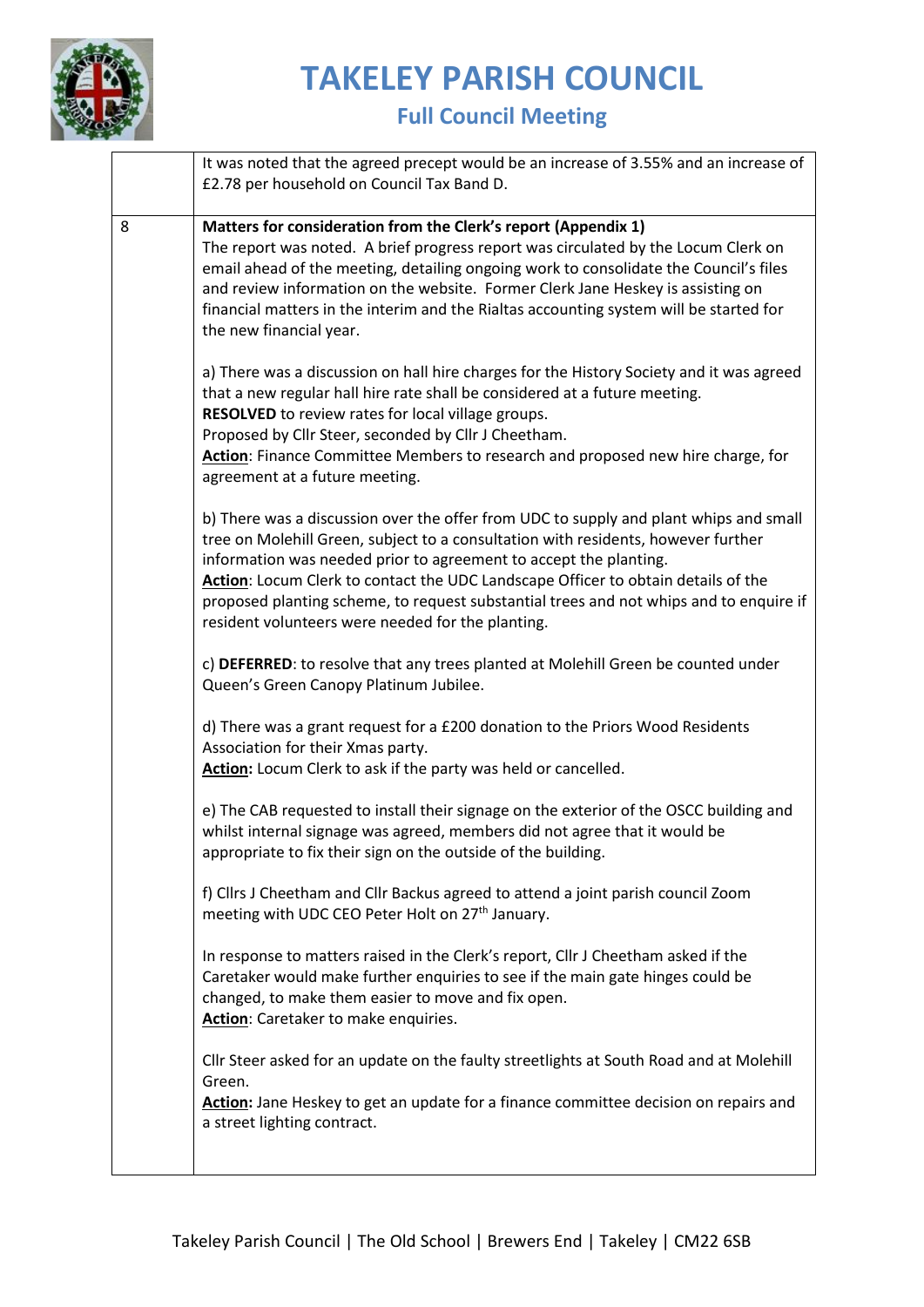

**Full Council Meeting** 

| 9   | <b>Calendar of meeting dates</b><br>Full Council meeting dates were agreed for 2022, to be the first Wednesday of the                                                                                                                                                                                                                                                                                                                                                                                                                                         |
|-----|---------------------------------------------------------------------------------------------------------------------------------------------------------------------------------------------------------------------------------------------------------------------------------------------------------------------------------------------------------------------------------------------------------------------------------------------------------------------------------------------------------------------------------------------------------------|
|     | month and the Annual Parish Assembly would be held on 18 <sup>th</sup> May 2022.<br>Action: Locum Clerk to add planning committee and finance committee dates, to re-<br>circulate the calendar to members.                                                                                                                                                                                                                                                                                                                                                   |
| 10  | <b>Planning Committee Report</b>                                                                                                                                                                                                                                                                                                                                                                                                                                                                                                                              |
|     | The minutes of 10th November 2021 were noted.                                                                                                                                                                                                                                                                                                                                                                                                                                                                                                                 |
|     | There was an additional report from Peter Hewett, Chair of the Neighbourhood Plan<br>Steering Group, with the following updates:                                                                                                                                                                                                                                                                                                                                                                                                                              |
|     | Volunteer leaflet droppers have agreed to help the group to deliver a Housing<br>$\bullet$<br>Needs Survey door-to-door throughout the parish                                                                                                                                                                                                                                                                                                                                                                                                                 |
|     | Training evening delivered by RCCE on 19th January<br>$\bullet$                                                                                                                                                                                                                                                                                                                                                                                                                                                                                               |
|     | Preparation for a grant application<br>$\bullet$<br>Fee quotes are being sought for professional reports on heritage, landscape and<br>$\bullet$<br>ecology for the evidence base of Neighbourhood Plan                                                                                                                                                                                                                                                                                                                                                       |
|     | A full resident questionnaire will be worked on for later in the year<br>$\bullet$                                                                                                                                                                                                                                                                                                                                                                                                                                                                            |
|     | Later this month the Steering Group will be producing an information leaflet for<br>٠<br>residents. It will explain why a Neighbourhood Plan is vital for the parish and<br>invites people to become involved in the process.                                                                                                                                                                                                                                                                                                                                 |
| 11  | Queen's Jubilee Celebrations                                                                                                                                                                                                                                                                                                                                                                                                                                                                                                                                  |
|     | Cllr Burnett gave an update on plans for the Queen's Platinum Jubillee, with help from<br>other working group members Cllrs Sprules and Pratt. There was a discussion on<br>whether the Council should join the beacon-lighting ceremony which will take place at<br>9.15pm on 2 <sup>nd</sup> June. The Big Lunch will take place on the Sunday, where street parties<br>can choose to have a full lunch, BBQ or picnic. It was suggested that the working<br>group should create a FaceBook event so that residents can post their plans for this<br>event. |
| 12  | <b>Donation to the Men's Shed</b>                                                                                                                                                                                                                                                                                                                                                                                                                                                                                                                             |
|     | RESOLVED to make a donation of £100 to the Men's Shed To resolve to make a                                                                                                                                                                                                                                                                                                                                                                                                                                                                                    |
|     | donation of £100 to the Men's Shed for the refurbishment of two benches.<br>Proposed by Cllr Steer and seconded by Cllr Sprules (unanimous).                                                                                                                                                                                                                                                                                                                                                                                                                  |
|     | Action: Finance committee to note this donation as a s137 payment.                                                                                                                                                                                                                                                                                                                                                                                                                                                                                            |
| 13. | Items for future meetings                                                                                                                                                                                                                                                                                                                                                                                                                                                                                                                                     |
|     | 1) Staffing committee review                                                                                                                                                                                                                                                                                                                                                                                                                                                                                                                                  |
|     | 2) Planning Committee recommendation regarding the planning appeal on Land                                                                                                                                                                                                                                                                                                                                                                                                                                                                                    |
|     | at Warish Hall Farm<br>Consider the purchase of a beacon<br>3)                                                                                                                                                                                                                                                                                                                                                                                                                                                                                                |
|     | 4) Policy review (Cllr Steer)                                                                                                                                                                                                                                                                                                                                                                                                                                                                                                                                 |
|     | (Cllr Steer left them meeting at 9.15pm)                                                                                                                                                                                                                                                                                                                                                                                                                                                                                                                      |
| 14. | Date of the next meeting                                                                                                                                                                                                                                                                                                                                                                                                                                                                                                                                      |
|     | The next Full Council meeting is due to take place on 2nd February 2022 at 7.30pm.                                                                                                                                                                                                                                                                                                                                                                                                                                                                            |